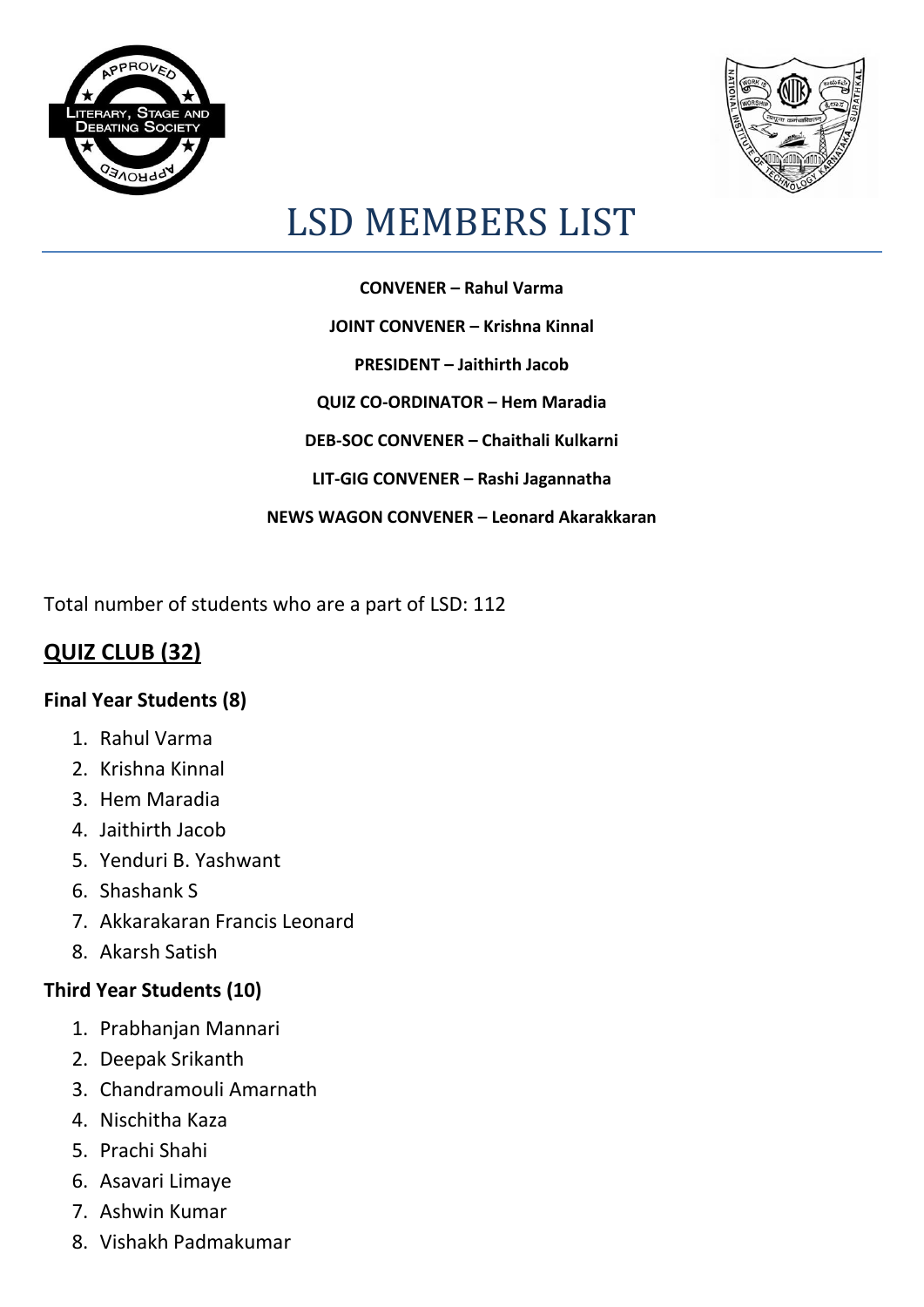#### 9. Jatin Nayak

10.Adithya Kulkarni

#### **Second Year Students (14)**

- 1. Kaushik S Kalmady
- 2. Swastik Udupa
- 3. Dhruv Warrior
- 4. Harshith Kumar
- 5. Vinod Jacob
- 6. Siddharth Menon
- 7. Akshay Upadhyaya
- 8. Rajesh Rao
- 9. Darshan Sh
- 10.Rishikesh Thakkar
- 11.Bharath Kinnal
- 12. Joe Antony
- 13. Karthik
- 14.Aravind

# **DEBATING SOCIETY (22)**

#### **Final Year Students(6)**

- 1. Chaitali Kulkarni
- 2. Codnada Devaiya Monappa
- 3. Chavi Singal
- 4. Kevin Mathew
- 5. Abhinand Pusuluri
- 6. Siddharth Shandilya

### **Third Year Students(8)**

- 1. Narendra Shivaraman
- 2. Sahana Roy
- 3. Haritha Naidu
- 4. Siddhika Chunchuwar
- 5. Pranjali Rao
- 6. Yashaswini Karanth
- 7. Revanth Vishnuvajhala
- 8. Aditya Kulkarni

#### **Second Year Students (8)**

- 1. Siddhanth Pillay
- 2. Shantanu Sampath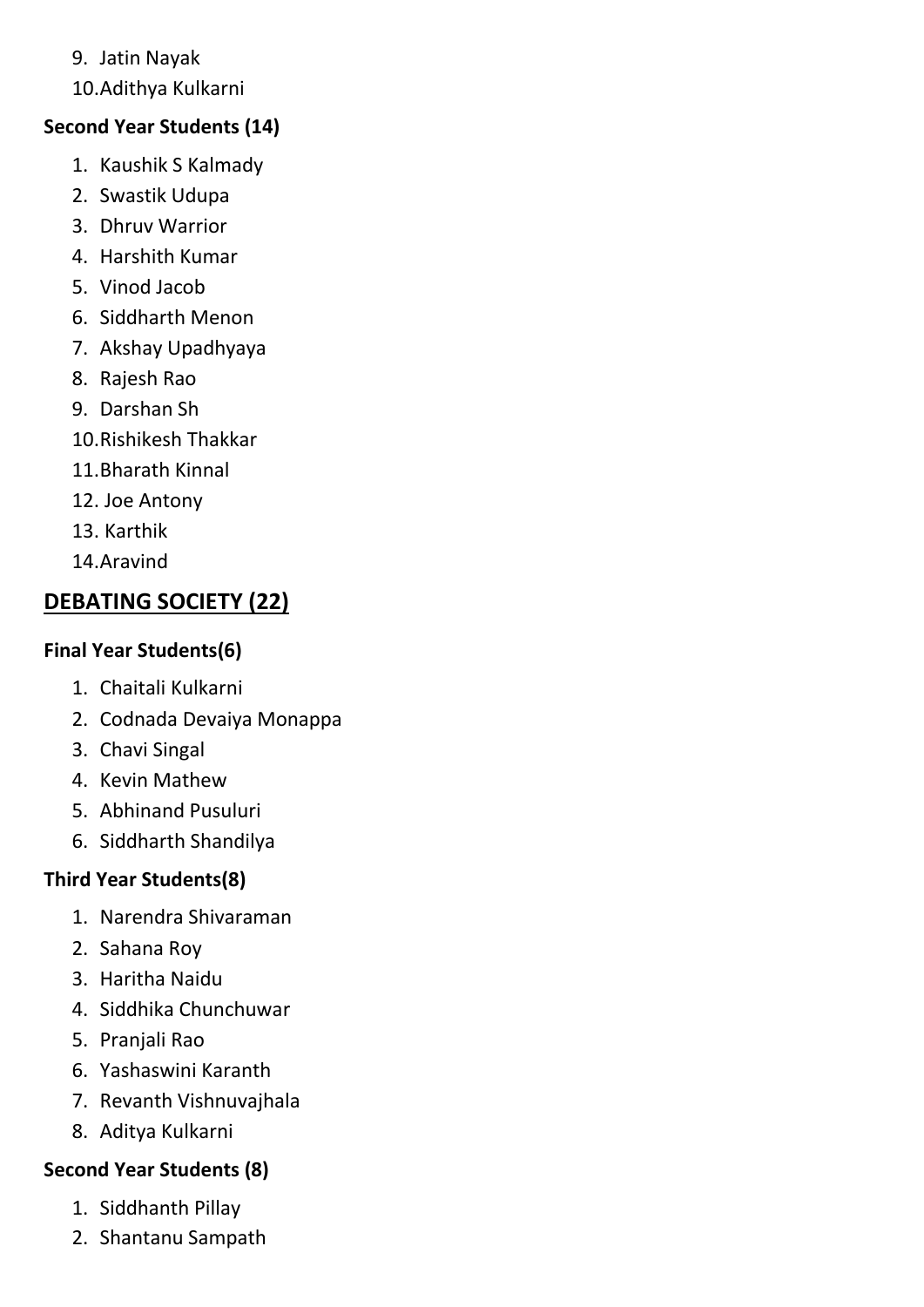- 3. Kapil Vashist
- 4. Errol Lobo
- 5. Shannon Gonsalves
- 6. Rohan Surve
- 7. Salman Shah
- 8. Agnes Sharan

## **LIT-GIG (39)**

## **Second Year Students (15)**

- **1.** Megha Savalgi
- 2. Shantanu Sampath
- 3. Praful Itti
- 4. Naksha Shanbhag
- 5. Tarunya Rao S
- 6. Bharath yaram
- 7. Joe Santhosh
- 8. Pranathi Alla
- 9. N Subbalakshmi
- 10.Chayanika Das
- 11.K Rajath Bhatt
- 12.Vineeth N Kowshik
- 13.Amartya Gupta
- 14.Satchit Rose
- 15. Santosh Kodali

### **Third Year Students (12)**

- 1. Yashaswini Karanth
- 2. Haritha Naidu
- 3. Aishwarya Garlapati
- 4. Sandeep Sharma
- 5. Janani Swaminathan
- 6. Neeharika Shetty
- 7. Narendra Shivaraman
- 8. Sukanya Sundaram
- 9. Siddhika Chunchuwar
- 10.Abel Joseph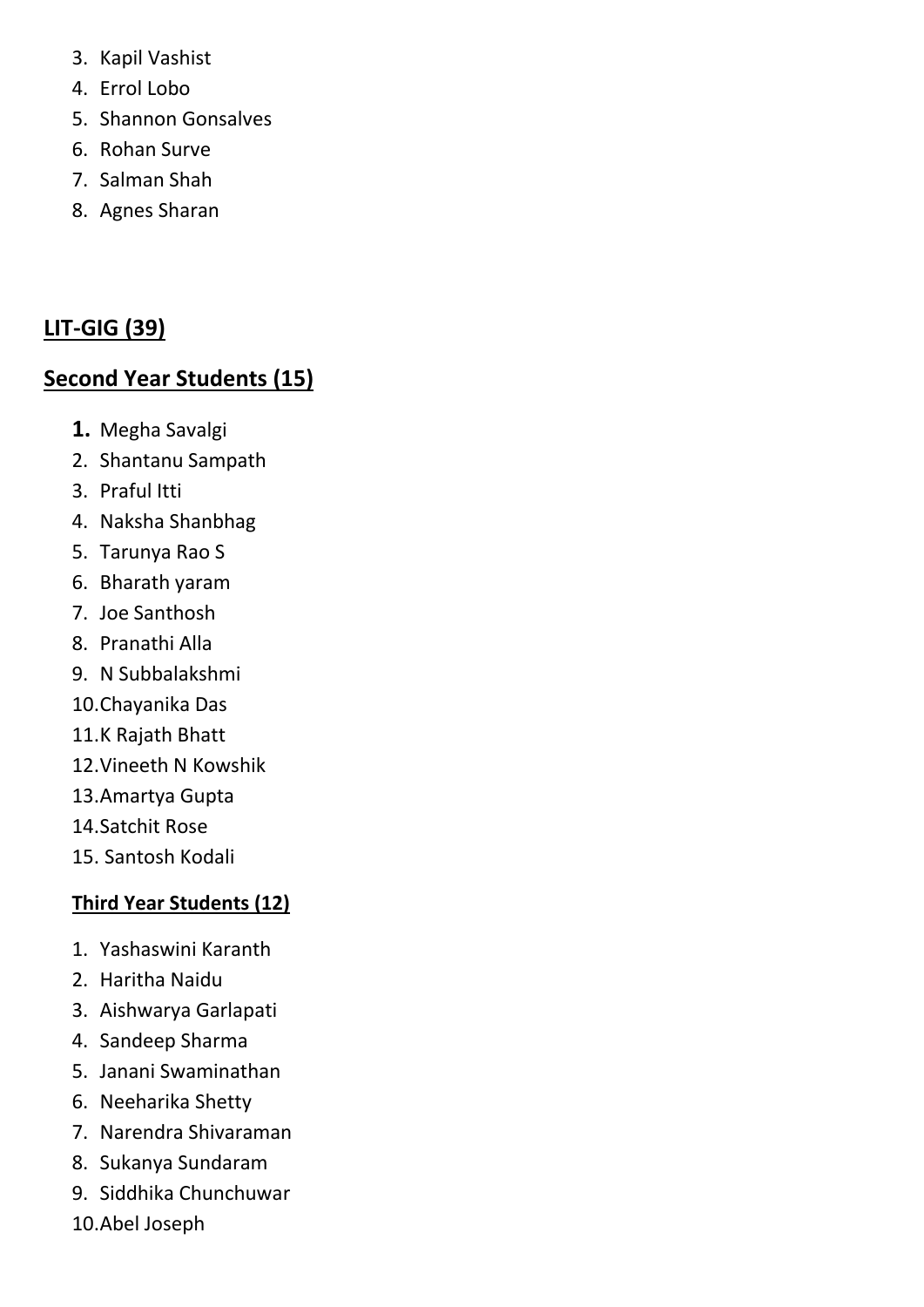11.Azhar N

12.Apee Regmi

## **Final Year Students (12)**

- 1. Rashi Jagannatha
- 2. Anoop Mohan
- 3. Anusha H Lakkavalli
- 4. Meghana Gayatri Potta
- 5. Siddharth Dhananjay
- 6. Krishna Kinnal
- 7. Akkarakaran Francis Leonard
- 8. Chaitali Kulkarni
- 9. Suryansh D Kumar
- 10.Amogha Skanda
- 11.Vidur Niranjan
- 12.Sevgoor Giridhara Kamath

# **NEWS WAGON (4)**

### **FINAL YEAR STUDENTS (4)**

- 1. Akkarakaran Francis Leonard
- 2. Meghana Potta
- 3. Shailee Jain
- 4. Vaishnavi Chauhan

# **STAGE (15)**

### **STAGE AUDITIONS**

The students were given monologues to perform in both English and Hindi in the first round. People who had the ability to express and respond to direction went to the next round. This way we shortlisted about 20 people out of 75 students who came for the auditions. The entire audition happened over 3 days. Post that, they were given a choice to audition for different characters from the play for the final casting. The final round was for 2 days. The criteria for selection were acting ability, ability to listen to direction, stage presence and voice. The following students were recruited.

# **First Year Students (8)**

- 1. Vinayak
- 2. Sinchana Hegde